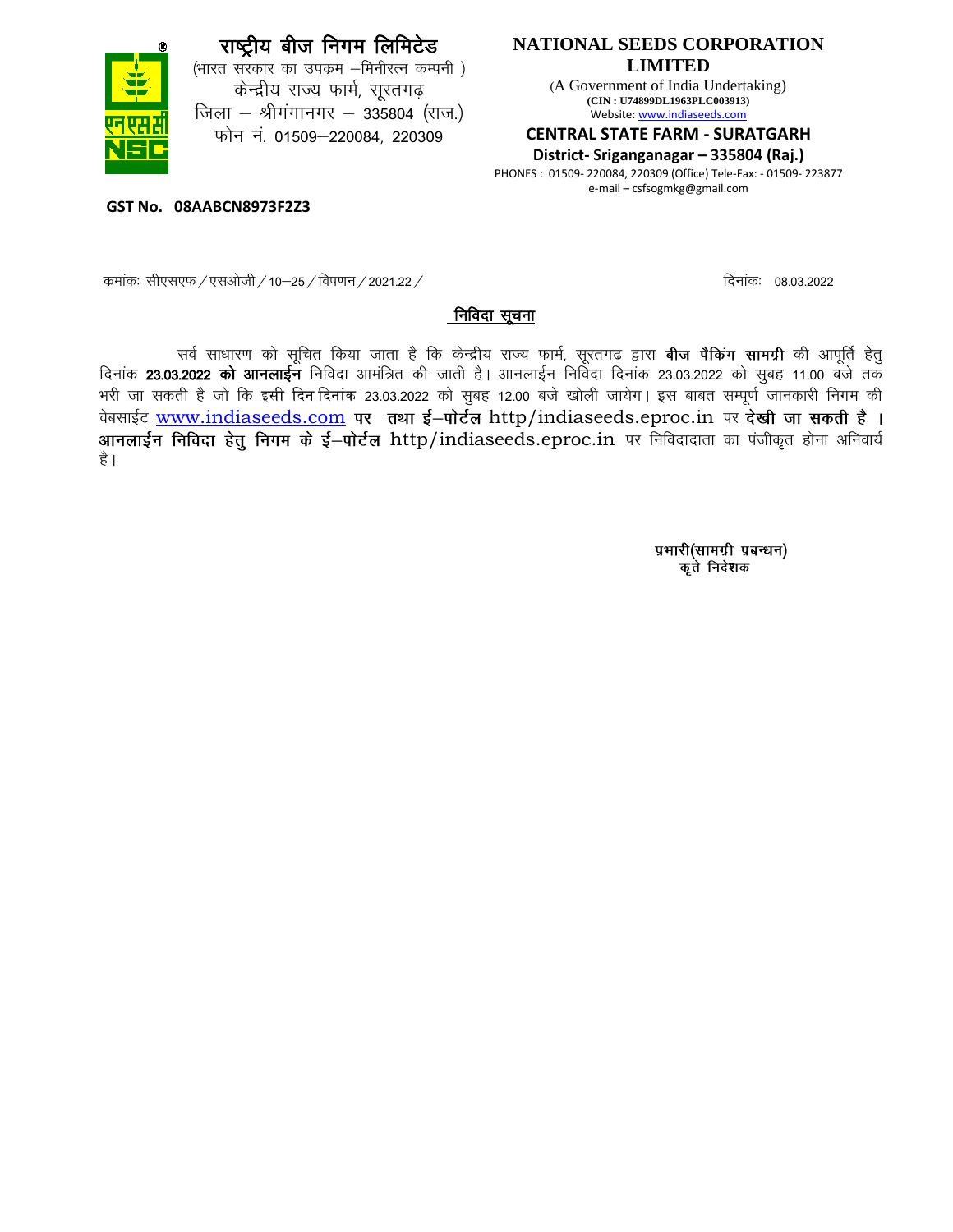(भारत सरकार का उपक्रम –मिनीरत्न कम्पनी) केन्द्रीय राज्य फार्म, सूरतगढ़ जिला – श्रीगंगानगर – 335804 (राज.) फोन नं. 01509–220084, 220309

### **NATIONAL SEEDS CORPORATION LIMITED**

(A Government of India Undertaking) **(CIN : U74899DL1963PLC003913)** Website: www.indiaseeds.com

#### **CENTRAL STATE FARM - SURATGARH**

**District- Sriganganagar – 335804 (Raj.)**

PHONES : 01509- 220084, 220309 (Office) Tele-Fax: - 01509- 223877 e-mail – csfsogmkg@gmail.com

**GST No. 08AABCN8973F2Z3**

# निविदा की नियम व शर्ते

- फर्म द्वारा पेन कार्ड की कापी, जीएसटी की कापी देना अनिवार्य है ।  $\blacksquare$
- दर समस्त कर सहित होनी चाहिए ।  $\overline{2}$
- निविदा स्वीकृत होने के उपरान्त समस्त सामग्री तूरन्त उपलब्ध करवानी होगी ।  $3<sup>1</sup>$
- फार्म समिति द्वारा आपूर्ति की गई सामग्री की जांच कर सही पाये पर ही भूगतान किया जायेगा अन्यथा फर्म को  $\overline{\mathbf{4}}$ अपने खर्च पर वापित उठवाना होगा ।
- सामग्री की मात्रा आवश्यकतानुसार घटाई एंव बढाई जा सकती है । 5
- दरें स्वीकृत या अस्वीकृत करने का अधिकार मात्र निदेशक केन्द्रीय राज्य फार्म, सूरतगढ के पास होगा ।<br>किसी प्रकार का विवाद उत्पन्न होने पर न्याय क्षेत्र सूरतगढ होगा । 6
- $\overline{7}$
- धरोहर राशि रूप्ये 10000/- का भुगतान डिमाण्ड ड्राफ्ट के रूप में National Seeds Corporation Limited, Payable at Suratgarh के पक्ष में संलग्ति करना होगा अथवा आरटीजीएस/एनईएफटी के माध्यम से राष्ट्रीय बीज निगम लिमिटेड, सूरतगढ के खाता नम्बर  $34056542572$  भारतीय स्टेट बैंक, सूरतगढ, आईएफएससी कोड SBIN0007774 में जमा करवाया जा सकता है । जमा करवाई गई धरोहर राशि सम्बन्धी समस्त कागजात निविदा के साथ सलंग्ति करना अनिवार्य है । आरटीजीएस / एनईएफटी के माध्यम से जमा धरोहर राशि का समस्त ब्यौरा निविदा में दर्शाना अनिवार्य है । ध**रोहर राशि जमा ना होने पर निविदा निरस्त कर दी जायेगी**
- 1 अपूर्ण निविदा होने पर निविदा मान्य नही होंगी ।
- 2 निर्धारित समय एव तिथि के पश्चात प्राप्त निविदाएं स्वीकार नहीं की जावेगी ।

प्रभारी(एमएम) कृते निदेशक

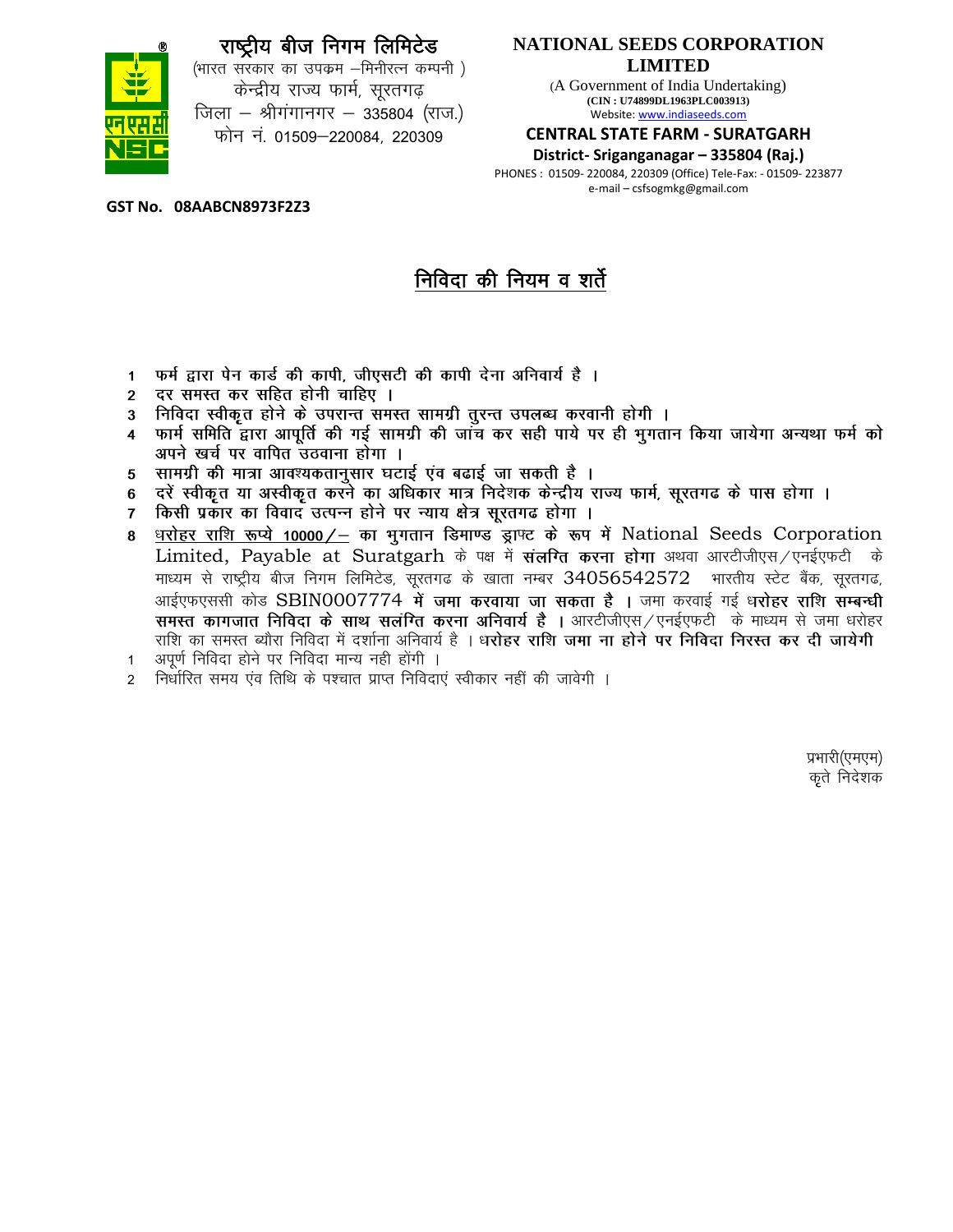(भारत सरकार का उपक्रम –मिनीरत्न कम्पनी) केन्द्रीय राज्य फार्म, सूरतगढ़ जिला – श्रीगंगानगर – 335804 (राज.) फोन नं. 01509–220084, 220309

### **NATIONAL SEEDS CORPORATION LIMITED**

(A Government of India Undertaking) **(CIN : U74899DL1963PLC003913)** Website: www.indiaseeds.com

#### **CENTRAL STATE FARM - SURATGARH**

**District- Sriganganagar – 335804 (Raj.)**

PHONES : 01509- 220084, 220309 (Office) Tele-Fax: - 01509- 223877 e-mail – csfsogmkg@gmail.com

**GST No. 08AABCN8973F2Z3**

dzekad% lh,l,Q@,lvksth@10&25@foi.ku@2021-22@ fnuk ad% 08-03-2022

## ई–निविदा

सर्व साधारण को सूचित किया जाता है कि केन्द्रीय राज्य फार्म, सूरतगढ द्वारा **बीज पैकिंग सामग्री** की आवश्यकता है । यदि आप भी संलग्न सूची अनुसार वाछित **बीज पैकिंग सामग्री** की आपूर्ति करना चाहते है तो **पैकिंग सामग्री** की दरे (समस्त कर सहित) आनलाईन, दिनांक 23.03.2022 को सुबह 11.00 बजे तक भरी जा सकती है जो कि इसी दिन दिनांक 23.03.2022 को सुबह 12.00 बजे खोली जायेगी । निविदा हेत् निर्धारित धरोहर राशि रूप्ये 10000.00 बैंक ड्रॉफ्ट अथवा RTGS के माध्यम से जो कि राष्ट्रीय बीज निगम लिमिटेड, सूरतगढ़ के पक्ष में भारतीय स्टेट बैक, सूरतगढ़ खाता नम्बर 34056542572 (IFSC Code No: SBIN0007774) पर देय हो. संलग्न करना अनिवार्य है ।

 $\Delta \lambda = \lambda \ln \left( \Delta \left( \lambda \right) \right)$ प्रभा $\Omega$ (एमएम $\lambda$ doministan'i Roman (Roman de Carlos de Carlos de Carlos de Carlos de Carlos de Carlos de Carlos de Carlos de C

| <b>Particulars</b>                                                                 | <b>Details</b>                                                                           |  |  |
|------------------------------------------------------------------------------------|------------------------------------------------------------------------------------------|--|--|
| Date of issue of NIT                                                               | 08.03.2022                                                                               |  |  |
| Tender Document Download Start Date/time<br>Tender Document Download End Date/time | 10.03.2022<br>9.30 AM<br>23.03.2022<br>11.00 AM                                          |  |  |
| Date and time for submission of online bid                                         | From 10.03.2022 9.30 AM<br>23.03.2022 11.00 AM<br>To                                     |  |  |
| Date and time of opening of Technical/Financial<br>Bid in Online mode at NSC, HQ.  | 23.03.2022 On 12:00 AM                                                                   |  |  |
| Tender Fee(To be deposited online/RTGS/NEFT)<br>Refer point no. 5 of T & C         | <b>NIL</b>                                                                               |  |  |
| <b>EMD (To be deposited online/RTGS/NEFT)</b>                                      | 10000.00 Rs                                                                              |  |  |
| <b>Address for Communication</b>                                                   | <b>DIRECTOR, Central State Farm, Suratgarh</b><br>National Seeds Corporation Ltd- 335804 |  |  |
| Contact Person (with Phone No & E-Mail)                                            | Sh. Hari Singh 9829560882<br>e-mail ID csfsogmkg@gmail.com                               |  |  |

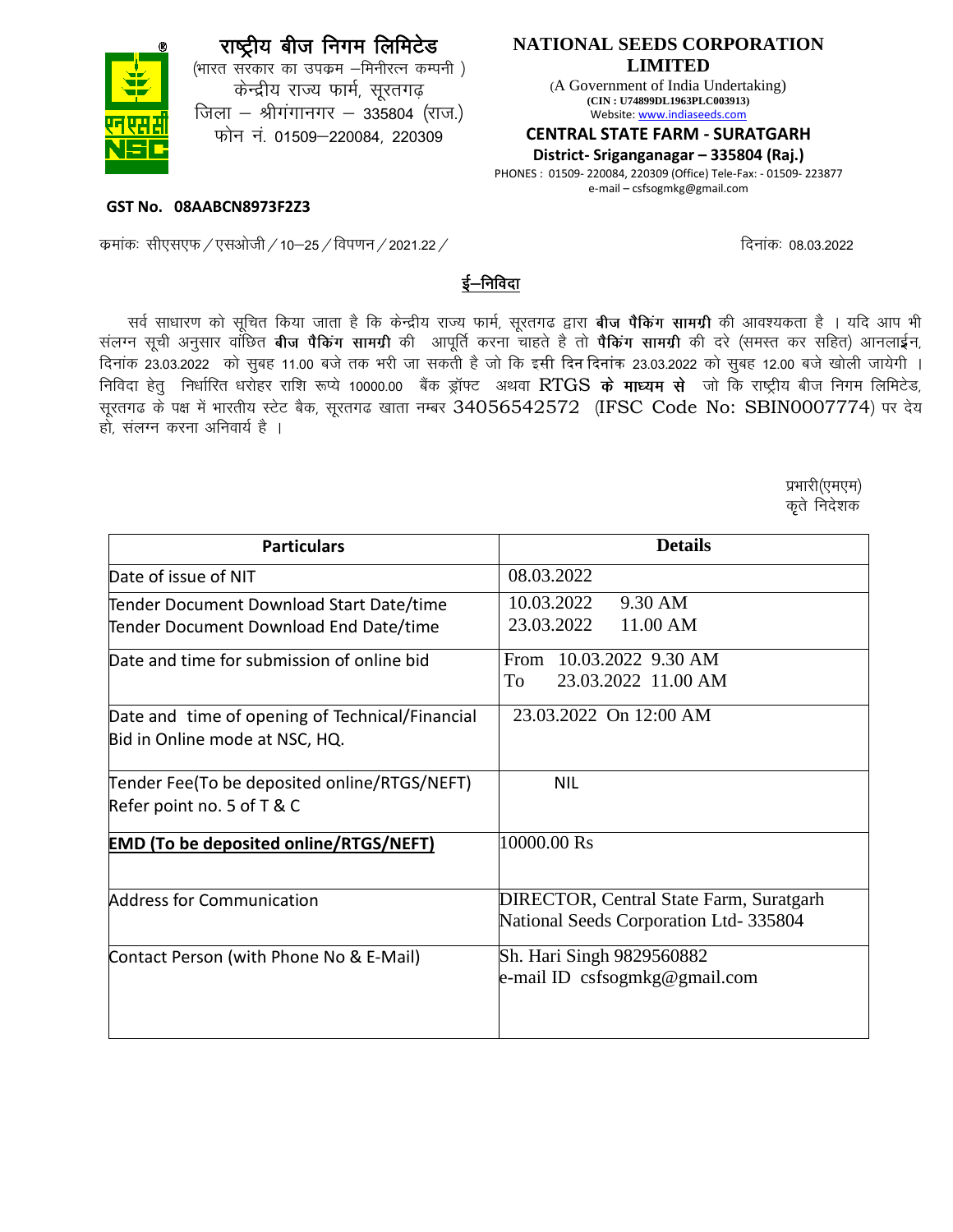

(भारत सरकार का उपक्रम –मिनीरत्न कम्पनी ) केन्द्रीय राज्य फार्म, सूरतगढ़ जिला - श्रीगंगानगर - 335804 (राज.) फोन नं. 01509–220084, 220309

## **NATIONAL SEEDS CORPORATION LIMITED**

(A Government of India Undertaking) **(CIN : U74899DL1963PLC003913)** Website: www.indiaseeds.com

#### **CENTRAL STATE FARM - SURATGARH**

#### **District- Sriganganagar – 335804 (Raj.)**

PHONES : 01509- 220084, 220309 (Office) Tele-Fax: - 01509- 223877 e-mail – csfsogmkg@gmail.com

**GST No. 08AABCN8973F2Z3**

## **List of Required Packing Materials for E-Tender to be held on 23.03.2022**

| S.No.      | Particulars              | Unit | Required Oty. | Rate with all Taxes |
|------------|--------------------------|------|---------------|---------------------|
| <b>. .</b> | Jute Twins (Sutli) 3 Ply | Kgs. | 2400.00       |                     |

I/We agree with all the terms and conditions as laid down by your Corporation.

Name & Signature of the tenderer with official stamp.

Place:- Date:-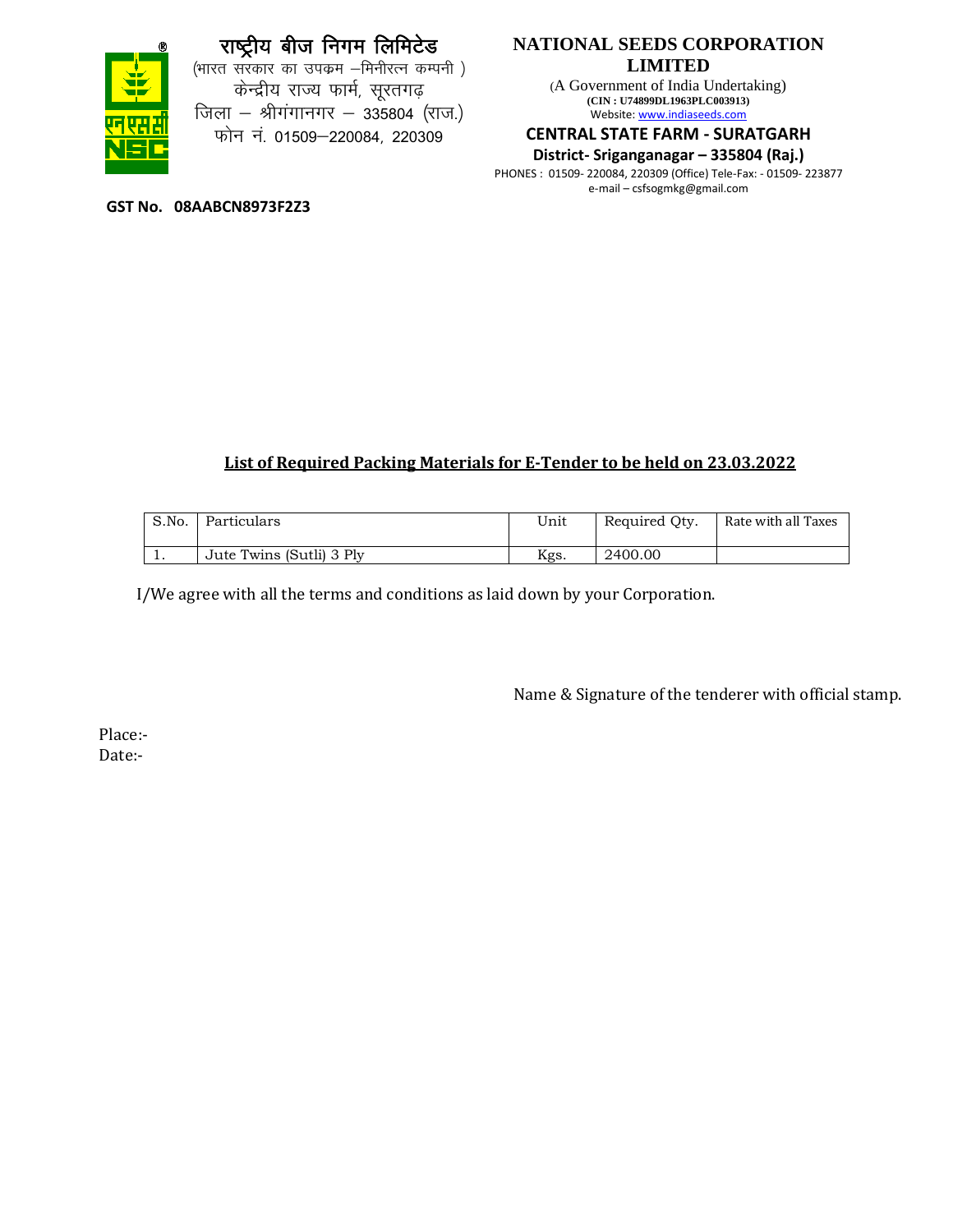



(भारत सरकार का उपक्रम –मिनीरत्न कम्पनी) केन्द्रीय राज्य फार्म, सूरतगढ़ जिला - श्रीगंगानगर - 335804 (राज.) फोन नं. 01509-220084, 220309

## **NATIONAL SEEDS CORPORATION LIMITED**

(A Government of India Undertaking) **(CIN : U74899DL1963PLC003913)** Website: www.indiaseeds.com

#### **CENTRAL STATE FARM - SURATGARH**

**District- Sriganganagar – 335804 (Raj.)**

PHONES : 01509- 220084, 220309 (Office) Tele-Fax: - 01509- 223877 e-mail – csfsogmkg@gmail.com

#### **GST No. 08AABCN8973F2Z3**

# **TECHNICAL BID REQUIREMENT**

| S.  | <b>Particulars</b>                                                               | <b>Details</b> |
|-----|----------------------------------------------------------------------------------|----------------|
| No. |                                                                                  |                |
|     | <b>GSTIN Registration &amp; Pan N. Copy</b>                                      |                |
|     | Registered Firm letter Head Copy                                                 |                |
|     | Previous two year Income-Tax Return Copy                                         |                |
|     | Affidavit regarding Non Black Listed of Firm by any<br>Corporation and Institute |                |